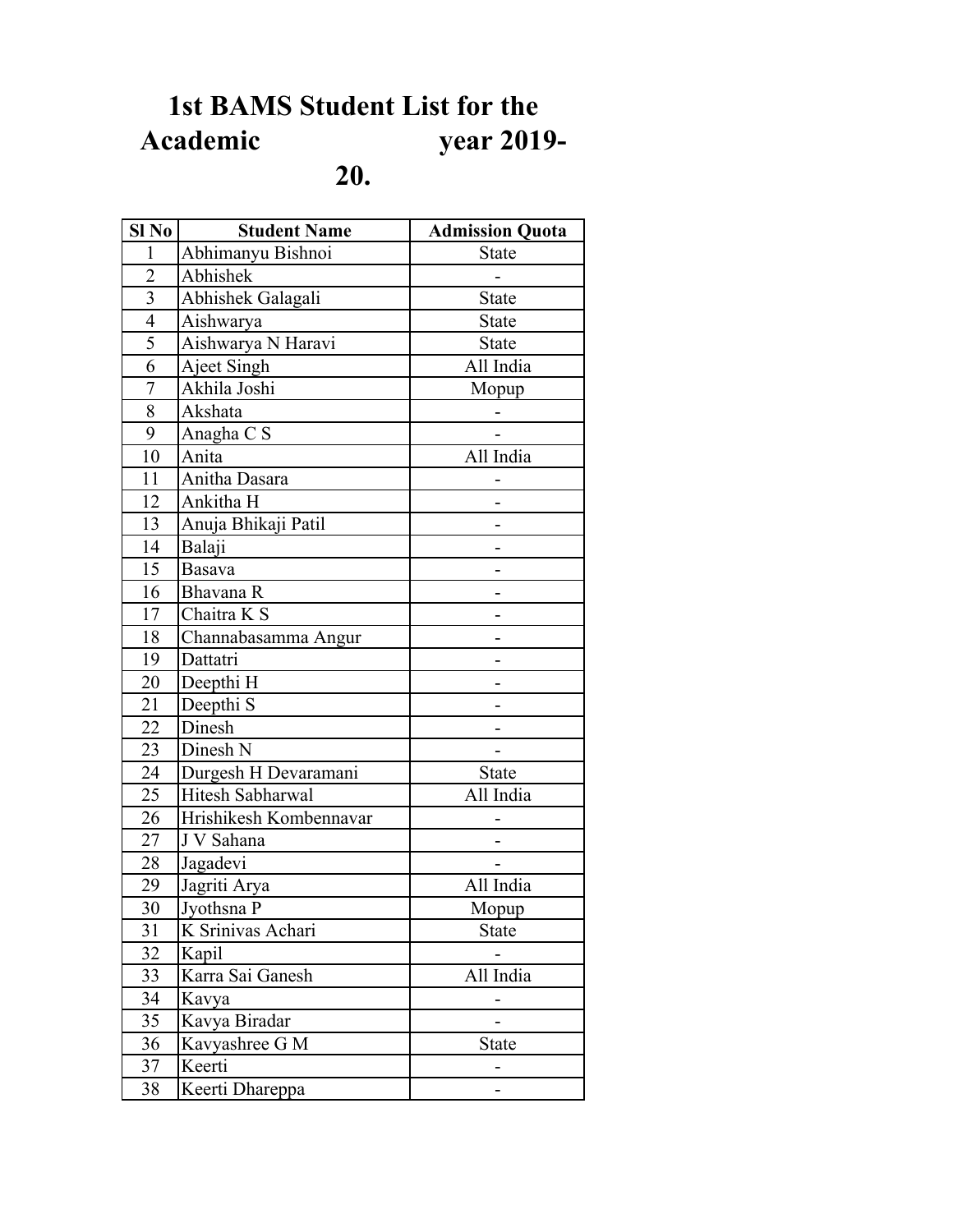| 39 | Kinnari Mahesh          | Government of India |
|----|-------------------------|---------------------|
| 40 | Kishor B                |                     |
| 41 | Kishore S               |                     |
| 42 | Krishnaveni S Hasba     |                     |
| 43 | Lalmahmad               |                     |
| 44 | Madhu R Hiremat         | Mopup               |
| 45 | Madhu Warad             |                     |
| 46 | Malingaraya Poojari     | <b>State</b>        |
| 47 | Mallamma                | <b>State</b>        |
| 48 | Mohamed Ilyas           | <b>State</b>        |
| 49 | Mohd Aman Ansari        | All India           |
| 50 | Mundli Shweta           |                     |
| 51 | Nandan Kumar Y K        |                     |
| 52 | Naveen S Hullakkanavar  | State               |
| 53 | Nayana Kalmath          |                     |
| 54 | Niranjan                | <b>State</b>        |
| 55 | Nisarga Y H             | <b>State</b>        |
| 56 | Nithin K S              |                     |
| 57 | Patel Vrutikaben        | Government of India |
| 58 | Pooja Bhai              |                     |
| 59 | Pooja Parameshwar Desai |                     |
| 60 | Poornima K N            |                     |
| 61 | Pradeep Rathod          |                     |
| 62 | Pragati Patil           |                     |
| 63 | Pundlik Reddy           |                     |
| 64 | Pushpashree M N         |                     |
| 65 | Rahul                   |                     |
| 66 | Rajath R V              |                     |
| 67 | Rakesh AT               |                     |
| 68 | Ramyashree Kulkarni     |                     |
| 69 | Ranganatha Patel G P    |                     |
| 70 | Ranjini M Samanth       |                     |
| 71 | Rohini Mahadev Khilare  |                     |
| 72 | Ruchitha S M            | Mopup               |
| 73 | Samarth Kumar           |                     |
| 74 | Sambhavi Parashar       | All India           |
| 75 | Sandeep                 | Mopup               |
| 76 | Shakshi                 |                     |
| 77 | Shanta Havani           |                     |
| 78 | Sharath H               |                     |
| 79 | Shilpa Muskaan          |                     |
| 80 | Shivani                 | All India           |
| 81 | Shivani S               |                     |
| 82 | Shivaraj Dodmani        |                     |
| 83 | Shivleela               |                     |